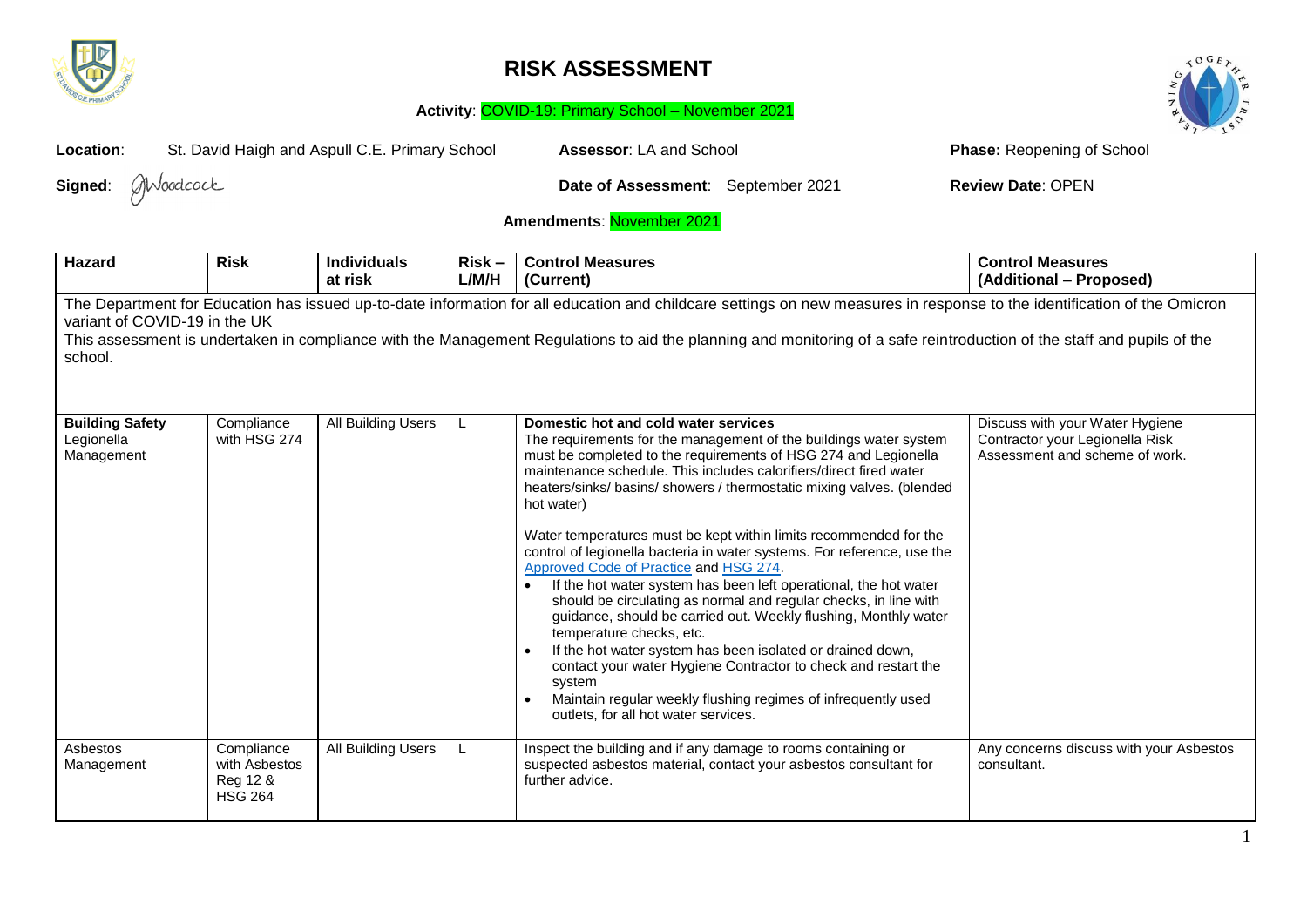| Statutory<br>Requirement for<br>Servicing of plant and<br>Equipment.<br>Pressure systems<br>Passenger Lifts<br>Lifting equipment | Compliance<br>with PSSR 00<br>LOLAR <sub>98</sub>                                           | <b>All Building Users</b>      | L   | Thorough Examination & Test is a critical component of a<br>management process to ensure the safe operation of equipment<br>whose failure through deterioration can create dangerous situations,<br>physical harm and business disruption. The statutory obligations to<br>TE&T remain in place and the HSE expects duty holders to make all<br>reasonable efforts to arrange for TE&T to be carried out within the<br>statutory time limits. The HSE strongly recommend that TE&T are<br>completed. If a failure occurs due to a safety related fault,<br>enforcement action may be taken.                                                                                                                                                                                                                                                                                                                                                                                                                                                                                | HSE Guidance Note to Duty holders and<br>Inspectors.<br>https://www.hse.gov.uk/news/work-<br>equipment-coronavirus.htm<br>Required - If equipment is outside of the<br>inspection date, the school management to<br>contact their specialist contractor and have<br>the TE&T completed asap. |
|----------------------------------------------------------------------------------------------------------------------------------|---------------------------------------------------------------------------------------------|--------------------------------|-----|----------------------------------------------------------------------------------------------------------------------------------------------------------------------------------------------------------------------------------------------------------------------------------------------------------------------------------------------------------------------------------------------------------------------------------------------------------------------------------------------------------------------------------------------------------------------------------------------------------------------------------------------------------------------------------------------------------------------------------------------------------------------------------------------------------------------------------------------------------------------------------------------------------------------------------------------------------------------------------------------------------------------------------------------------------------------------|----------------------------------------------------------------------------------------------------------------------------------------------------------------------------------------------------------------------------------------------------------------------------------------------|
| <b>Building Hygiene</b><br>Deep Clean of all<br>areas of the school                                                              | Compliance<br>with current<br>hygiene<br>standards<br>published by<br>the UK<br>Government. | All Building Users             | L/M | It is important that arrangements remain in place to ensure that pupils<br>and staff are safe.<br>Discuss with site and cleaning staff to plan cleaning schedules,<br>additional hours of work and undertake a thorough clean and disinfect<br>of all rooms and surfaces prior to reopening and if necessary, utilise<br>pest control for insect infestations, particularly in the kitchen and/or<br>food preparation areas.<br>Continue to provide anti-bacterial hand gels or wipes to be located in<br>the school reception area for a visitor to use before entering the<br>school.                                                                                                                                                                                                                                                                                                                                                                                                                                                                                    | Schools COVID-19 operational guidance -<br>GOV.UK (www.gov.uk)                                                                                                                                                                                                                               |
| <b>Building Users.</b><br>Ventilation.                                                                                           | HSWA 74<br>W(HSW)R92<br>DoE BB103.<br><b>Building</b><br>Regulations                        | Pupils, staff and<br>visitors. | M/H | Ventilation of the building and classrooms is important to reduce<br>natural pollutants, provide fresh air to enable pupils to stay alert and<br>potentially with other hygiene measures reduce the life cycle of the<br>coronavirus. Keep occupied spaces well ventilated - It is important to<br>ensure that a comfortable teaching environment is maintained.<br>Open windows and doors in classrooms to promote through<br>ventilation.<br>If the door has to be wedged open, ensure the Building Fire Plan<br>$\bullet$<br>is amended to state that if the room is left unoccupied, that the<br>door is closed. On evacuation the wedge must be removed.<br>Intermediate fire doors along the escape route can only be left<br>$\bullet$<br>open if there are fitted with a magnetic hold open device linked to<br>the fire alarm, or a device such as the Dorgard.<br>Air Conditioning Units do not need to be switched off unless you<br>have a centralised ventilation system - Seek advice from your<br>Heating Ventilation and Air Conditioning engineer. (HVAC) | Government guidance.<br>DoE BB101 Ventilation in schools.<br>Do Not Use the fire extinguishers as a<br>door wedge. Use of a Dorgard Hold Open<br>Door Retainer should be used, Compliant<br>to BS7273-4 2007                                                                                 |
| Fire Management                                                                                                                  | Compliance<br>with the<br>RR(FS)O<br><b>BB100</b>                                           | <b>All Building Users</b>      | L   | Review and if necessary, update building fire management plan to<br>ensure any changes to fire escape routes are clearly identified and<br>communicated to staff and pupils.<br>Prior to the increased occupancy of the school:<br>Physically test the fire alarm system and emergency lights are<br>$\bullet$<br>operational.<br>Complete a planned Fire evacuation within 7 days or the start of<br>$\bullet$<br>the new term.<br>Carry out weekly checks of alarms systems, call points and<br>emergency lighting.                                                                                                                                                                                                                                                                                                                                                                                                                                                                                                                                                      | Record details of maintenance and<br>equipment tests in the building Fire Log-<br>Book/Management file                                                                                                                                                                                       |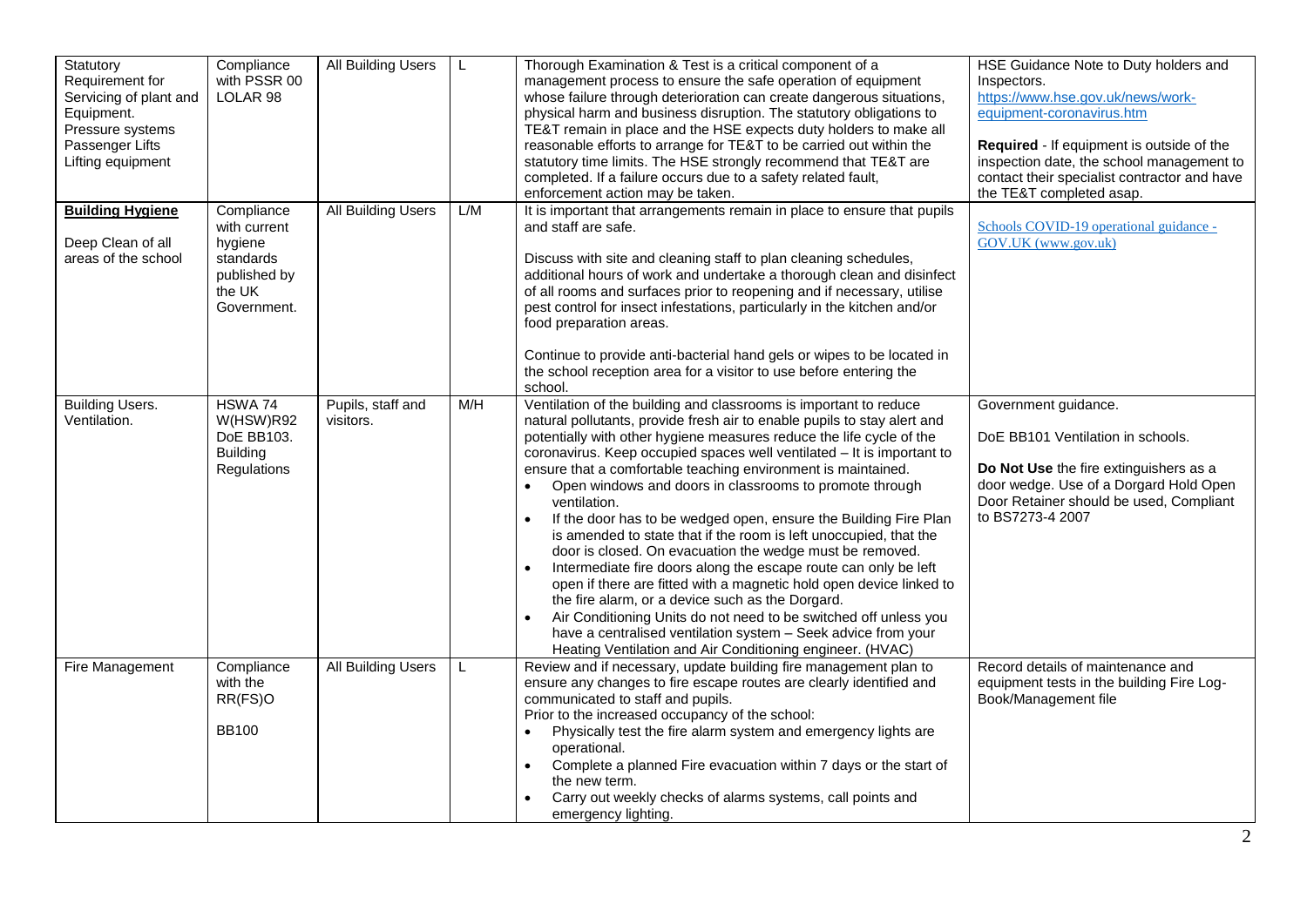| Catering service                                                                                              | <b>HSW 74</b>                            | Pupils, Staff and<br>Visitors   | L/M | Carry out regular hazard spotting to identify escape route<br>obstructions.<br>Check that all fire doors are operational.<br>$\bullet$<br>Review, update and test individual named PEEP's<br>$\bullet$<br>Discuss with the catering contractor any changes in lunch sittings,<br>method of serving lunch, etc.<br>Allocate appropriate level of staff for supervision of pupils.<br>$\bullet$<br>Clean tables and seating between sittings.                                                                                                                                                                                                                                                                                                                                                                                                                                                                                       | The school SLT to provide specific<br>management details.<br>From September 2021, all children will<br>return to the school hall for lunches,<br>including packed lunches.                                                                                                                                                                                                                                                                                                               |
|---------------------------------------------------------------------------------------------------------------|------------------------------------------|---------------------------------|-----|-----------------------------------------------------------------------------------------------------------------------------------------------------------------------------------------------------------------------------------------------------------------------------------------------------------------------------------------------------------------------------------------------------------------------------------------------------------------------------------------------------------------------------------------------------------------------------------------------------------------------------------------------------------------------------------------------------------------------------------------------------------------------------------------------------------------------------------------------------------------------------------------------------------------------------------|------------------------------------------------------------------------------------------------------------------------------------------------------------------------------------------------------------------------------------------------------------------------------------------------------------------------------------------------------------------------------------------------------------------------------------------------------------------------------------------|
| Communicate with<br>Contractors                                                                               | HSWA 74                                  | Pupils, Staff and<br>visitors.  | L   | Inform contractors and your suppliers, not to enter the school if they<br>are displaying any symptoms of coronavirus<br>Observe good hygiene practice.<br>$\bullet$<br>Contractors to sign in and out as is normal practice<br>Consider times when contractors can complete work either before<br>$\bullet$<br>or after the school day.<br>Face coverings should be worn in communal areas in all settings<br>$\bullet$<br>by visitors, unless they are exempt.                                                                                                                                                                                                                                                                                                                                                                                                                                                                   | GOV.UK Guidance.<br>Use signs, posters and regular reminders<br>to raise awareness.                                                                                                                                                                                                                                                                                                                                                                                                      |
| <b>Test and Trace</b><br>Maintaining records<br>of staff and visitors to<br>support the NHS Test<br>and Trace | Support the<br>management<br>of COVID-19 | Staff and all<br>visitors       | M/H | The school operates an electronic signing in/out system of recording<br>visitors.<br>The following information would be required by the Test and trace<br>operators and therefore must be made available if requested by the<br>NHS:<br>Staff<br>the names of staff who work at the premises<br>$\bullet$<br>a contact phone number for each member of staff<br>٠<br>the dates and times that staff are at work<br>$\bullet$<br><b>Visitors</b><br>the name of the visitor. If there is more than one person, then you<br>$\bullet$<br>can record the name of the 'lead member' of the group and the<br>number of people in the group<br>a contact phone number for each visitor, or for the lead member<br>$\bullet$<br>of a group.<br>date of visit, arrival time and departure time<br>$\bullet$<br>the name of the member of staff who they are meeting, or activity<br>$\bullet$<br>being delivered on behalf of the school. | Staff and pupil details are held by the<br>school<br>Recorded on the signing in system<br>Help contain any outbreak by following<br>local health protection team advice.<br>From 18th July, school will no longer be<br>expected to undertake contact tracing.<br>Close contacts will now be identified by<br>NHS Test and Trace.<br>School to take advice from Public Health<br>should there be an outbreak and school<br>may be required to implement our<br>Outbreak Management Plan. |
| <b>Entering School Site</b>                                                                                   | Spread of<br>Virus                       | Staff, visitors and<br>children | L/M | Children and accompanying parents/carers will enter the school<br>site using the school gates.<br>Anyone with COVID-19 symptoms will be required to leave the<br>$\bullet$<br>school site and arrange a PCR test.<br>Hand sanitiser will be available on the entrance to the building<br>$\bullet$<br>and must be used by all visitors.<br>Pupils must arrive on site no earlier than the designated opening<br>time 8.45-9.00am<br>Parents are discouraged from gathering at school gates.<br>$\bullet$                                                                                                                                                                                                                                                                                                                                                                                                                          | The school SLT to include specific<br>management details.                                                                                                                                                                                                                                                                                                                                                                                                                                |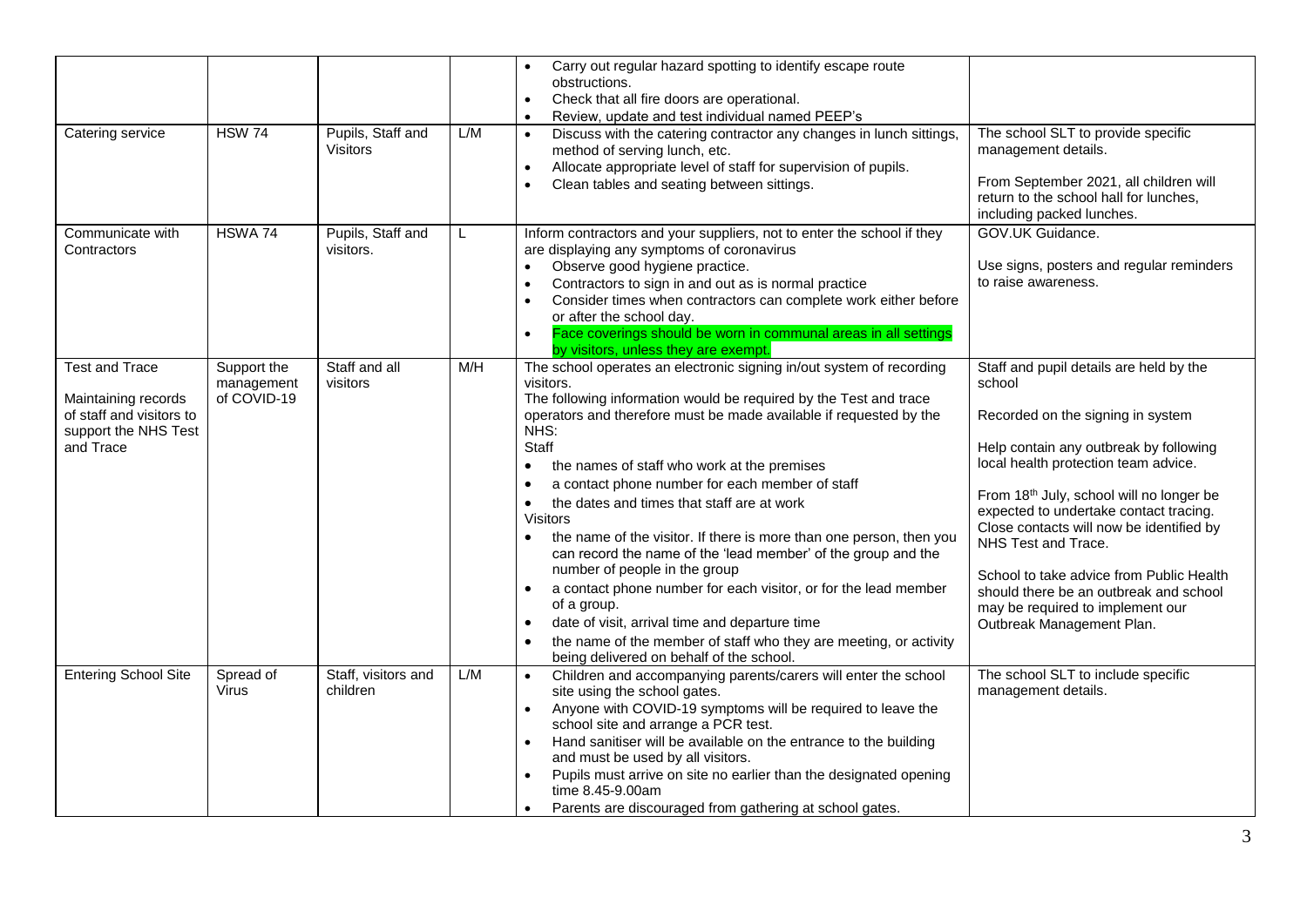| Leaving School Site                                             | Spread of<br><b>Virus</b>                          | Staff, visitors and<br>children      | L/M | Pupils and parents will leave the school site using the school<br>$\bullet$<br>gates.<br>Pupils are asked to leave site straight after the school day has<br>finished.                                                                                                                                                                                                                                                                                                                                                                                                                                                                                                                                                                                                                                                                                                                                                                                                                                                                                                                                                                                                                                                                                                                                                                                                                                              | Schools COVID-19 operational guidance -<br>GOV.UK (www.gov.uk) |
|-----------------------------------------------------------------|----------------------------------------------------|--------------------------------------|-----|---------------------------------------------------------------------------------------------------------------------------------------------------------------------------------------------------------------------------------------------------------------------------------------------------------------------------------------------------------------------------------------------------------------------------------------------------------------------------------------------------------------------------------------------------------------------------------------------------------------------------------------------------------------------------------------------------------------------------------------------------------------------------------------------------------------------------------------------------------------------------------------------------------------------------------------------------------------------------------------------------------------------------------------------------------------------------------------------------------------------------------------------------------------------------------------------------------------------------------------------------------------------------------------------------------------------------------------------------------------------------------------------------------------------|----------------------------------------------------------------|
| Communicating with<br>parents on changes                        | Safety of<br>others.                               | Pupils, staff and<br>parents.        | L/M | Inform pupils and their parents/carers not to enter the school if<br>they are displaying any symptoms of coronavirus.<br>Inform parents and carers of amendments to current risk<br>assessment                                                                                                                                                                                                                                                                                                                                                                                                                                                                                                                                                                                                                                                                                                                                                                                                                                                                                                                                                                                                                                                                                                                                                                                                                      |                                                                |
| Communication with<br>Staff<br>Protection against<br>infection  | Personal<br>safety                                 | Staff                                | L/M | Communication and training for staff is essential to update and<br>carryout new procedures.<br>Face coverings should be worn in communal areas in all settings by<br>staff, visitors and pupils or students in year 7 and above, unless they<br>are exempt.<br>Staff encourage to continue twice weekly LFD testing and report<br>results.                                                                                                                                                                                                                                                                                                                                                                                                                                                                                                                                                                                                                                                                                                                                                                                                                                                                                                                                                                                                                                                                          | Schools COVID-19 operational guidance -<br>GOV.UK (www.gov.uk) |
| Staying Alert, Staying<br>Safe                                  | Working<br>environment                             | Pupils and Staff                     | L/M | Inform children, parents and visitors not to enter the school if they<br>are displaying any symptoms of coronavirus. (COVID-19)<br>Implement an extended start and finish time: 8.45-9.00am and<br>3.15-3.30pm.                                                                                                                                                                                                                                                                                                                                                                                                                                                                                                                                                                                                                                                                                                                                                                                                                                                                                                                                                                                                                                                                                                                                                                                                     | A blended approach to worship to be<br>implemented.            |
| <b>Personal Protective</b><br><b>Equipment and First</b><br>Aid | Personal<br>protection and<br>Support to<br>others | Pupils, staff and<br><b>Visitors</b> | M/H | Face coverings should be worn in communal areas in all settings<br>by staff, visitors and pupils or students in year 7 and above,<br>unless they are exempt.<br>PPE to be worn as appropriate.<br>$\bullet$<br>The number of first aiders to be available within school for the<br>general population has not changed.<br>For Nursery and Early Year classes, the need for a Paediatric first<br>$\bullet$<br>aider remains a requirement of the EYFS. If after your best<br>endeavors a PFA is not available and you do not have any<br>children under 24 mths old, then you must ensure someone with<br>the First Aid at Work certificate or emergency PFA are on site and<br>carry out a written risk assessment.<br>If a pupil becomes unwell with symptoms of coronavirus while in<br>$\bullet$<br>the school and needs direct personal care until they can return<br>home a fluid-resistant surgical face mask should be worn by the<br>supervising adult, if a distance of 2 metres cannot be maintained.<br>If contact with the pupil/person is necessary, then gloves, an<br>apron and a fluid-resistant surgical face mask should be worn by<br>the supervising adult.<br>Staff who have helped anyone with suspected symptoms do not<br>need to go home and self-isolate for 10 days unless they develop<br>the symptoms themselves or the symptomatic person tests<br>positive. Contact NHS for a test. |                                                                |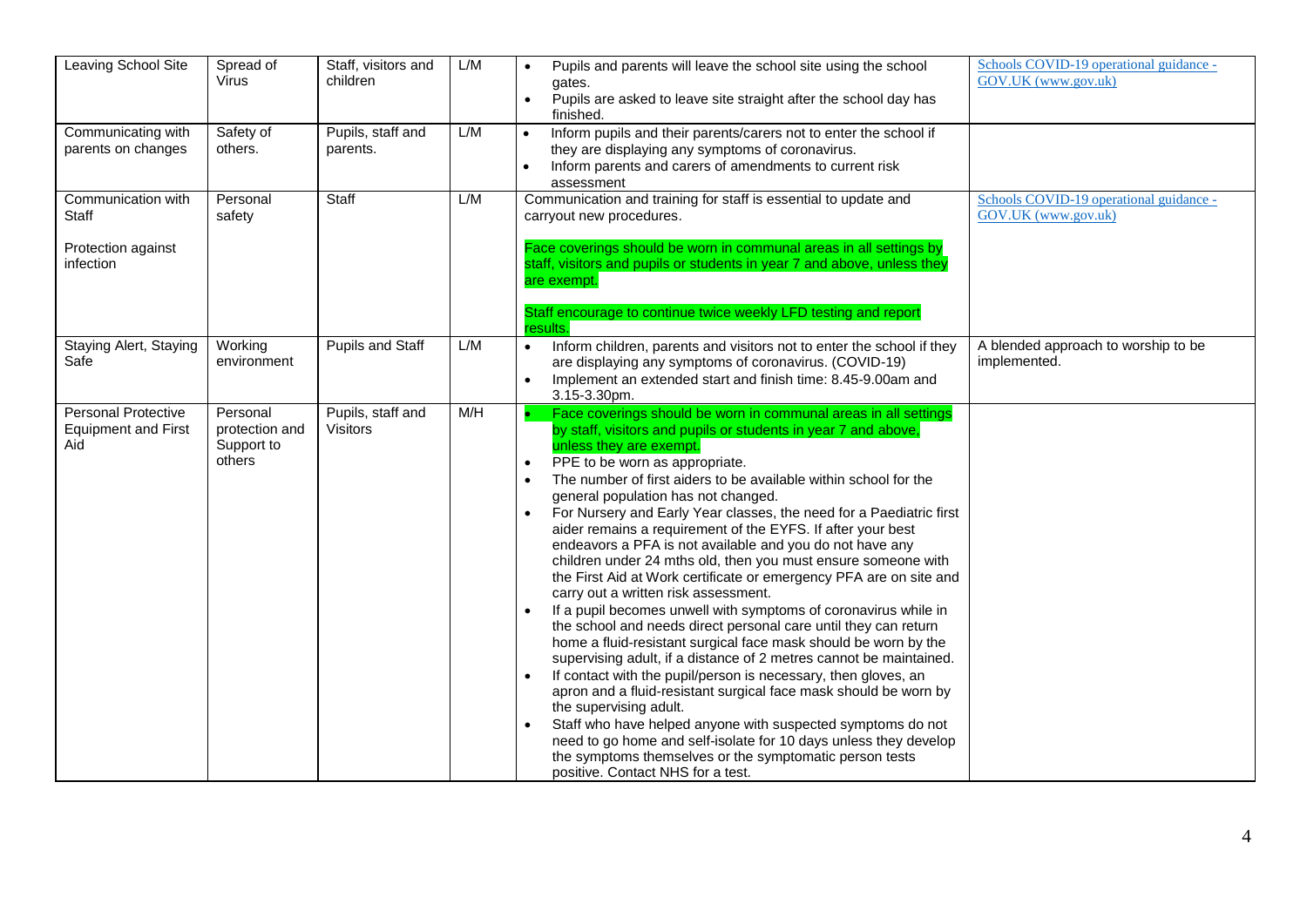|                                              |                                                  |                                      |     | If the situation determines that there is a risk of splashing to the<br>eyes, for example from coughing, spitting, or vomiting, then eye<br>protection should also be worn.                                                                                                                                                                                                                                                                                                                                                                                                           |                                                                                                                                                                                                                      |
|----------------------------------------------|--------------------------------------------------|--------------------------------------|-----|---------------------------------------------------------------------------------------------------------------------------------------------------------------------------------------------------------------------------------------------------------------------------------------------------------------------------------------------------------------------------------------------------------------------------------------------------------------------------------------------------------------------------------------------------------------------------------------|----------------------------------------------------------------------------------------------------------------------------------------------------------------------------------------------------------------------|
| Classroom<br>Management                      | Staffing                                         | Pupils and staff                     | L/M | If a pupil who is unwell or shows symptoms of COVID-19 they are<br>to be removed from the group and parents informed.<br>Everyone frequently clean their hands - wash hands thoroughly<br>$\bullet$<br>for 20 seconds with soap and running water then thoroughly dry<br>them, ensuring that all parts of the hands are cleaned.<br>Ensuring good respiratory hygiene - promote the 'catch it, bin it,<br>kill it' approach<br>Frequently clean touched hard surfaces using standard<br>$\bullet$<br>detergents products.<br>Tables and chairs to be cleaned frequently.<br>$\bullet$ | Schools COVID-19 operational guidance -<br>GOV.UK (www.gov.uk)<br>Front-facing seating arrangements are no<br>longer required.                                                                                       |
| Early Years classes                          | Nursery and<br>Reception                         |                                      | L/M | Early years groups in school should:<br>Ensure play equipment is appropriately cleaned after being used<br>by groups of children.<br>Paediatric first aid cover - see first aid section above<br>$\bullet$                                                                                                                                                                                                                                                                                                                                                                            | Schools COVID-19 operational guidance -<br>GOV.UK (www.gov.uk)<br>Deliver a broad and ambitious curriculum,<br>teaching all subjects.<br>Soft furnishings, soft toys and toys that are<br>hard to clean may be used. |
| Classes                                      | Year 1 to 6                                      | Pupils and Staff                     | L/M | Continue to zone the playground areas<br>$\bullet$<br>Extend drop-off and collection times.<br>$\bullet$<br>Implement a blended approach to worship.<br>$\bullet$                                                                                                                                                                                                                                                                                                                                                                                                                     | The school SLT to include specific detailed<br>information for the management control of<br>the school.<br>Continue to use Microsoft Teams for home<br>learning.                                                     |
| <b>IT and Specialist</b><br>Rooms            | Fit for purpose                                  | <b>Children and Staff</b>            | L/M | No restrictions on specialist rooms.                                                                                                                                                                                                                                                                                                                                                                                                                                                                                                                                                  | All specialist rooms halls and shared areas<br>to be available to all children.                                                                                                                                      |
| External Play areas.<br>Playground and field | Fit for purpose                                  | Pupils, and Staff                    |     | • No restrictions on external play areas, playground and field.                                                                                                                                                                                                                                                                                                                                                                                                                                                                                                                       |                                                                                                                                                                                                                      |
| <b>Educational Visits</b>                    | Safety                                           | <b>Pupils and Staff</b>              | N/A | • The DfE advise that schools can resume educational visits and risk<br>assessments should be undertaken                                                                                                                                                                                                                                                                                                                                                                                                                                                                              | SLT to consider any proposed educational<br>based on current data and information.                                                                                                                                   |
| Reporting of injuries                        | Compliance<br>with RIDDOR<br>13 and LA<br>Policy | Staff, Pupils and<br><b>Visitors</b> | N/A | Injuries to pupils, staff and visitors must be recorded as usual in<br>compliance to the LA's Policy. Major injuries that are reportable under<br>RIDDOR to be reported to the Safety Officer (Schools) immediately,<br>who will support to the school with the notification to the HSE.                                                                                                                                                                                                                                                                                              | HSE - Employers Guidance - Incident<br>Reporting in Schools.<br>https://www.hse.gov.uk/pubns/edis1.pdf                                                                                                               |